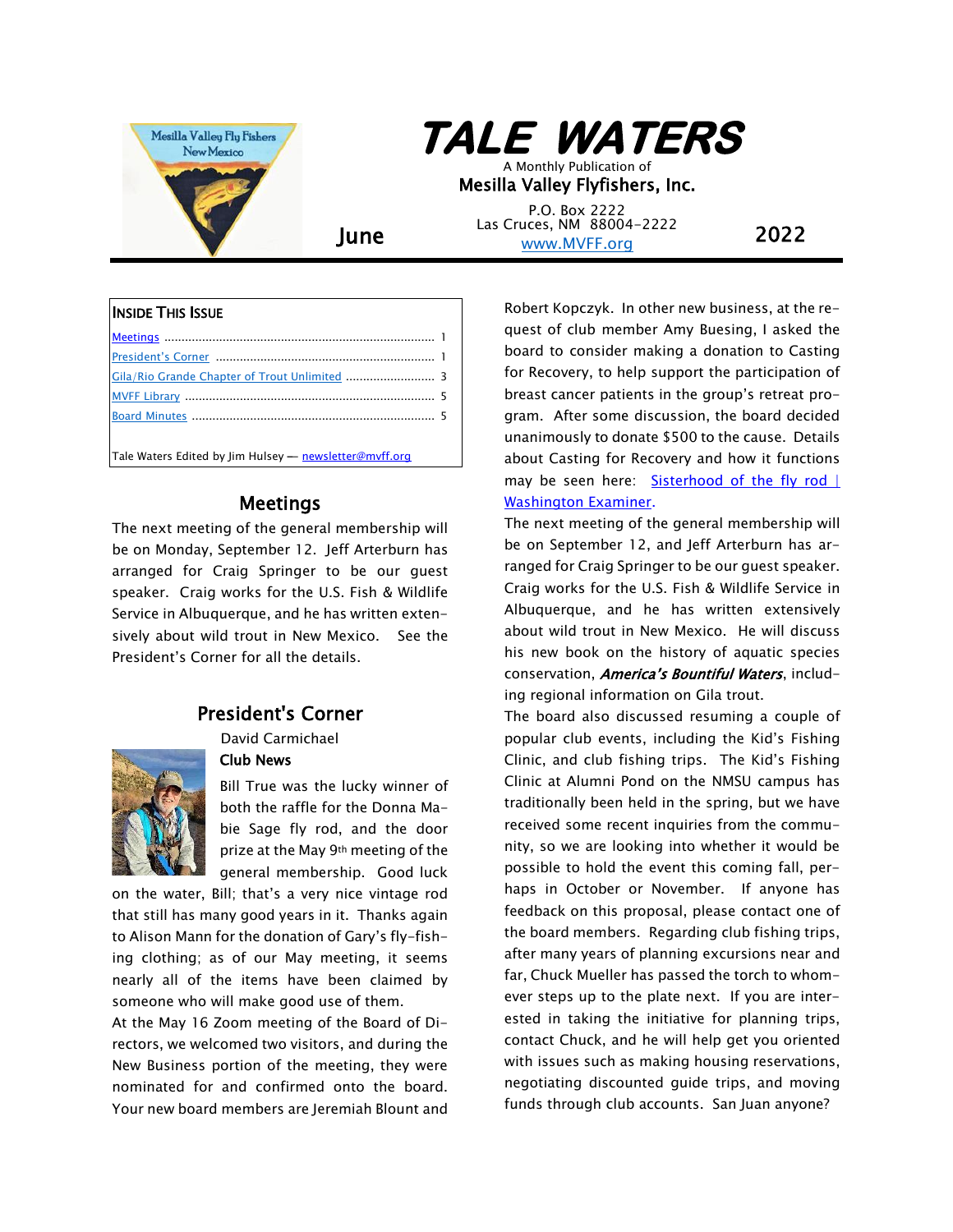#### Environmental News

Wildfires all across New Mexico have dominated the environmental news for the past month, and they continue to do so. Although we are beginning to some significant cloud buildup, we have

not yet received enough rain to help much with putting out the fires. The Hermit's Peak/Calf Canyon fire has now burned 315,830 acres, and it is about 54% contained. Uncontained areas of the fire are burning in the headwaters of Willow Bear Creek above the vil-



Creek, Mora Creek and Smokey sunrise over the Organ Mts., courtesy of the Black Fire, Gila NF

lage of Pecos, and in the Cow Creek and Bull Creek drainages to the east of the village. From what I've heard, the fire fighters did not use fire retardant within the Pecos drainage (because it is toxic to fish), but there is no word yet about direct fire damage, such as whether ash being flushed into the river will be sufficient to harm the fishery.

The Black Fire in the Gila National Forest has grown to about 255,000 acres and is only 25%

contained. As of this writing, it has been determined that the fire was human-caused, but further details have not been released. The fire is uncontained in the areas of Black Canyon and the headwaters of the Mimbres River. Unfortunately, as a result of the continued growth of the fire, and the logistics of



USFS Aerial view of the Black Fire, Gila NF, view to north.

moving firefighting assets to where they are needed, the Gila NF has been closed to recreation. Therefore, activities sponsored by Trout Unlimited have been postponed for the time being. This includes the planned restoration activities on Little Turkey Creek, and the Aldo Leopold Kid's Fishing Derby at Lake Roberts. See the article below for more details.

After being turned aside by the courts, efforts to build the Pebble Mine in the Bristol Bay drainage, have been in limbo. The mine proponents have

> expressed their intention to challenge the rulings against development, so the multi-decade effort to protect the salmon runs is not yet finished. Bristol Bay is home to the world's largest Sockeye salmon fishery, and the proposed mine is extremely unpopular with almost every group and

constituency that has commented on the project over the years. The permitting process pursuant to Section 404(c) of the Clean Water Act is back in the hands of the Environmental Protection Agency, which is considering finalizing watershed protections based on decades of scientific research. If you are interested in signing the petition to the EPA, and/or receiving updates on the process, here is a link: [\(EPA Comment Period Pe-](https://stoppebbleminenow.org/epa-comment-period-petition/)

> [tition | Stop Pebble](https://stoppebbleminenow.org/epa-comment-period-petition/)  [Mine Now\)](https://stoppebbleminenow.org/epa-comment-period-petition/) The public comment period is open until July 15.

> Good News for Salmon Fisheries officials in Oregon and Idaho are reporting that this year should be a very good year in terms of the numbers of returning Chinook salmon. Fishing days are being ex-

tended because fish counts of returning salmon at Bonneville Dam on the Columbia River are much higher than expected. So far, returning salmon numbers are 50,000 above the 10-year average, and the counts are the highest recorded since 2016. The reason for the resurgence seems to be better ocean conditions: somewhat cooler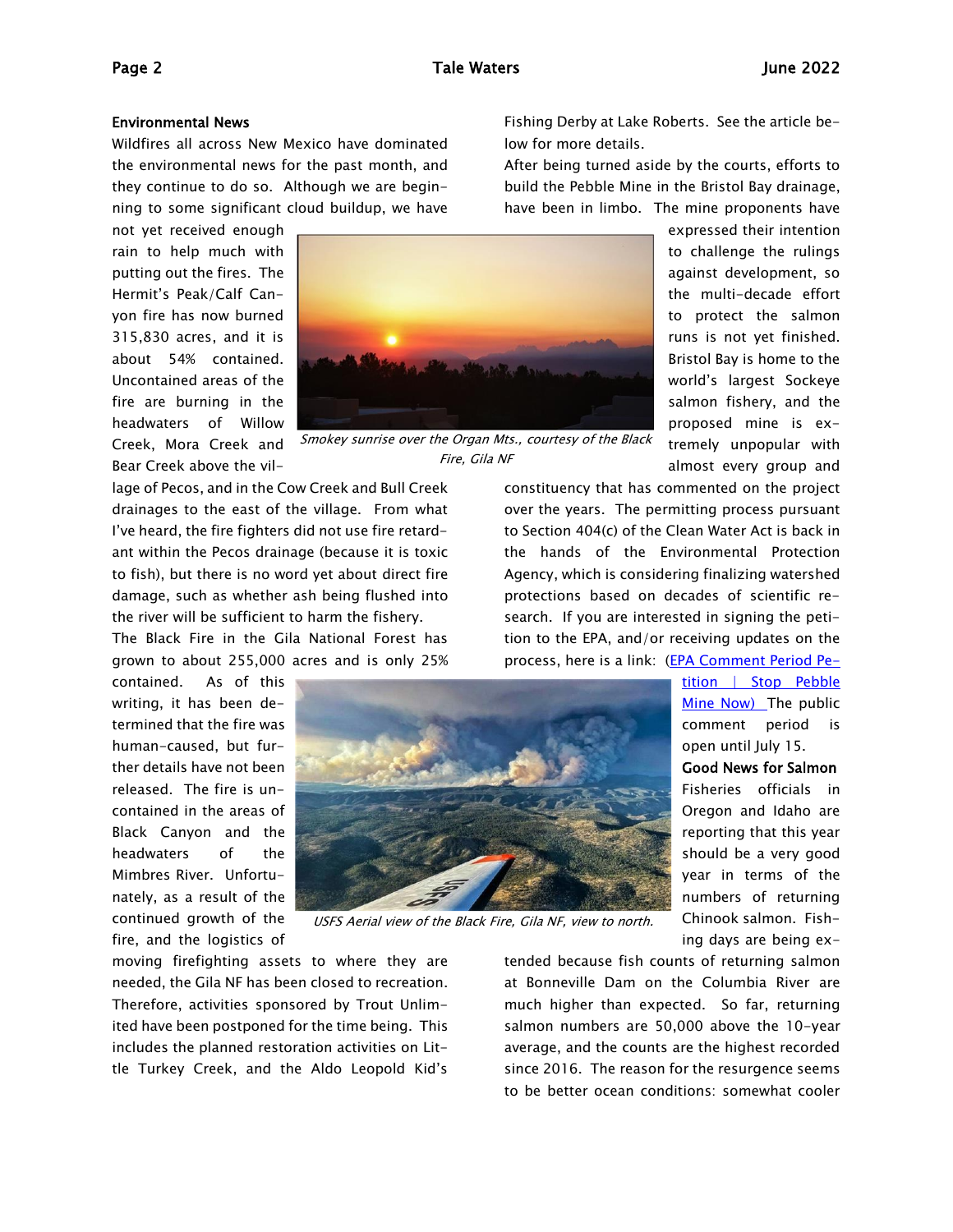ocean temperatures that resulted in lower mortality of smolts. [With spring chinook salmon run](https://www.oregonlive.com/sports/2022/05/with-spring-chinook-salmon-run-up-30-at-bonneville-dam-more-fishing-days-added-on-lower-columbia-river.html)  up 30% at Bonneville Dam, more fishing days [added on lower Columbia River -](https://www.oregonlive.com/sports/2022/05/with-spring-chinook-salmon-run-up-30-at-bonneville-dam-more-fishing-days-added-on-lower-columbia-river.html) oregonlive.com

the time, the size and presentation of flies are more important than the pattern. As a result, one can shed most of the complexity of fly patterns, fly fishing gear, etc. and still be successful. (Keep

Pink salmon are doing exceptionally well at the moment too, and their population numbers are at peak abundance, though the reasons may be different and more complex than



the situation with the Chinook. Pink salmon have a much shorter life cycle than other species of salmon, and that appears to provide an adaptive advantage. They grow more quickly, increasing their weight by 500% in the first four months at sea. They are fully grown and return to their waters of origin in about 18 months. When ocean water temperatures are a bit higher, pink salmon are better at colonizing new inlets, and they are also able to recover more effectively from the periodic low population numbers. There are other interesting issues at play, such as interactions with hatchery salmon, and size reduction due to increased competition for food in the oceans. Check out this article for more information:

#### [\(Too Many Pinks in the Pacific | Hakai Magazine\)](https://hakaimagazine.com/features/too-many-pinks-in-the-pacific/)

#### Leaders and Tippets

I am asked fairly regularly for suggestions about which flies to use on the Rio Peñasco, or on other streams I fish often. Usually, I'll tell the person to have patterns on hand that imitate emerging Baetis mayflies, pupating caddis flies, and adults of those bugs. Perhaps even more importantly, one should have a couple of patterns that imitate the nymphs of those insects, as well as a chironomid larva, and a San Juan Worm. Now, like other club members, I tie many of my own flies, and I collect a sampling of fly patterns tied by other anglers, so my fly boxes are full of dozens of patterns. Nevertheless, if truth be told, I probably catch 90% of the trout I hook on one of only half a dozen patterns. In part, this is almost certainly because those are the patterns with which I feel most comfortable and confident. It is also because most of [it Simple](https://www.msn.com/en-us/news/technology/keep-it-simple-proven-tactics-for-fly-fishing-success/ar-AAXTqWI?ocid=weather-verthp-feeds) – Proven [Tactics for Fly Fish](https://www.msn.com/en-us/news/technology/keep-it-simple-proven-tactics-for-fly-fishing-success/ar-AAXTqWI?ocid=weather-verthp-feeds)[ing Success](https://www.msn.com/en-us/news/technology/keep-it-simple-proven-tactics-for-fly-fishing-success/ar-AAXTqWI?ocid=weather-verthp-feeds)  [\(msn.com\)](https://www.msn.com/en-us/news/technology/keep-it-simple-proven-tactics-for-fly-fishing-success/ar-AAXTqWI?ocid=weather-verthp-feeds) ) The most important

things to know are which insects live where on the river,

what their natural life cycle is, when to use your go-to fly patterns, and how best to present them. There aren't really any secret spots or foolproof fly patterns that will guarantee success. It takes time on the water to build the experience which will result in more hookups. This is the reason for the popularity of the meme "Old Guys Rule;" we've been around long enough, and we move slowly enough to be in tune with the rhythms of the river



and the behavior of the bugs and other foods on which the trout feed. Simplify, slow down, and go catch some trout.

# <span id="page-2-0"></span>↟ Gila/Rio Grande Chapter of Trout Unlimited

Gila/Rio Grande Chapter (780) of Trout Unlimited



Jeff Arterburn, President GRG-TU for MVFF - June

The message replicated below was sent by email to Gila/Rio Grande Trout Unlimited

Chapter Members on June 1, 2022, and is repeated here for general information. Additional reports on the status of the Black Fire, impacts on trout populations, and revised scheduling of project dates will be reported as they develop.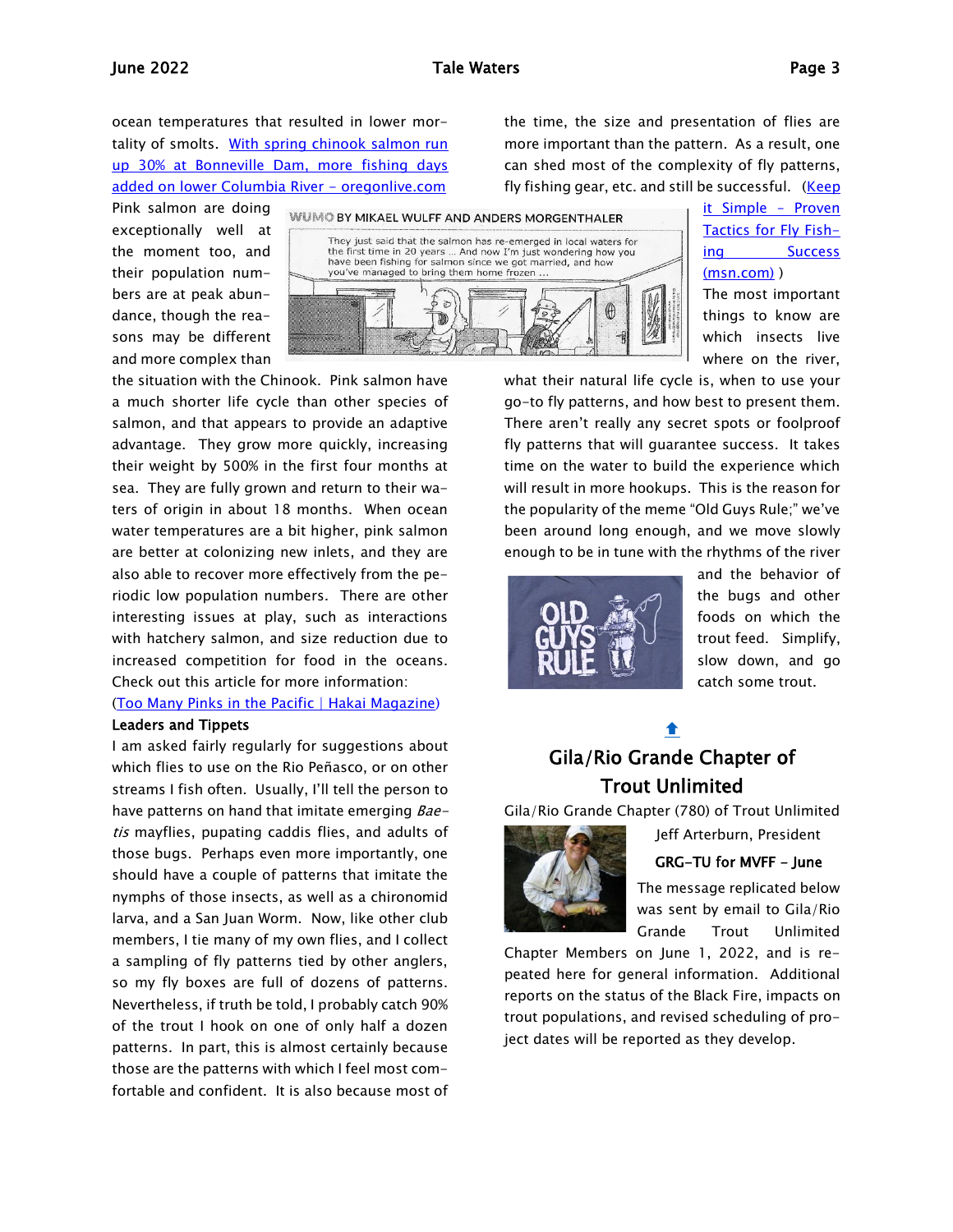—————

### "Postponement of Planned Activities in the Gila National Forest due to Fire.

We regret to inform you all that due to continuing growth of the Black Fire and considering the Level II+ fire restrictions that are currently in place and the extreme fire prone conditions across the Gila National Forest, we are postponing all planned activities in the Gila National Forest until conditions have changed. This includes the planned habitat restoration work on Little Turkey Creek in June, and the Aldo Leopold Kid's Fishing Derby at Lake Roberts that was scheduled for this upcoming Saturday June 4th. At this time the lake is still expected to be open, and the most recent communications indicated the USFWS was still planning to stock excess and retired brood stock Gila trout. The Black Fire is continuing to grow and is now more than 250K acres at the time of writing. The Southwest Area Incident Management Team 3 is now coordinating the large-scale response. Firefighters have been successful in holding the northern flank, but strong downslope east winds are pushing the fire to the south and east. Efforts are focused on establishing control lines to slow the fires growth south towards McKnight Mountain. Expected storms with increased risk of lightning starts are imminent. A large fire response camp has been established near Camp Thunderbird and increased road traffic associated with the fire response is expected so please use extreme caution when traveling in these areas.

The Black Fire has significantly impacted Gila trout in this area, with high intensity burning through Main Diamond and South Diamond Creeks, both sources of historic lineages, and Black Canyon Creek where recreational angling has been allowed. At this time expectations are rock-bottom low, but once the ashes are settled, we will be there to participate and contribute to the response and restoration.

Please stay tuned for more news and a revised schedule for work on Little Turkey Creek, which will likely be delayed until Fall.

### Saturday June 4th Kid's Fishing Day: Grindstone Reservoir

The June 4th Kid's Fishing Day at Grindstone Reservoir is still happening, and additional volunteers could help out with this event. Larry Cordova, USFS Wildlife Biologist for the Lincoln NF-Smokey Bear Ranger District, < [larry.cordova@usda.gov>](mailto:larry.cordova@usda.gov) is organizing this event and the hours of operation are 8 am - 1 pm. Ron Bellerose  $\langle f|y-\rangle$ [fishnh@hotmail.com>](mailto:flyfishnh@hotmail.com) will be setting up a fly-tying demo for the kids. Please contact these folks if you are interested in helping out. The fishing is usually great, and the kids have a fantastic time."

Contact Jeff Arterburn for more info and to sign up for the next volunteer event or be more involved in our conservation efforts: jeffgilatu@aol.com.

GRG-TU Logo T-shirts to support local trout restoration and conservation efforts.



—————



Green logo on ivory Peanut butter logo on black

Our beautiful T-shirts with the GRG-TU logo in colors: green-on-ivory, and peanut-butter-onblack are sold as part of our fund-raising for trout restoration and conservation efforts. These are great looking, well-made shirts for a great cause at only \$20 each. Please include \$5 for shipping if you want the shirt(s) mailed. Contact Jeff Arterburn to get yours, and to sign up for the next volunteer event: [mailto:jeffgilatu@aol.com.](mailto:jeffgilatu@aol.com)

If you are a current or former TU member looking to renew your membership please use the standard renewal form on the TU website: <https://www.tu.org/trout-unlimited-3/>or call 1-800-834-2419.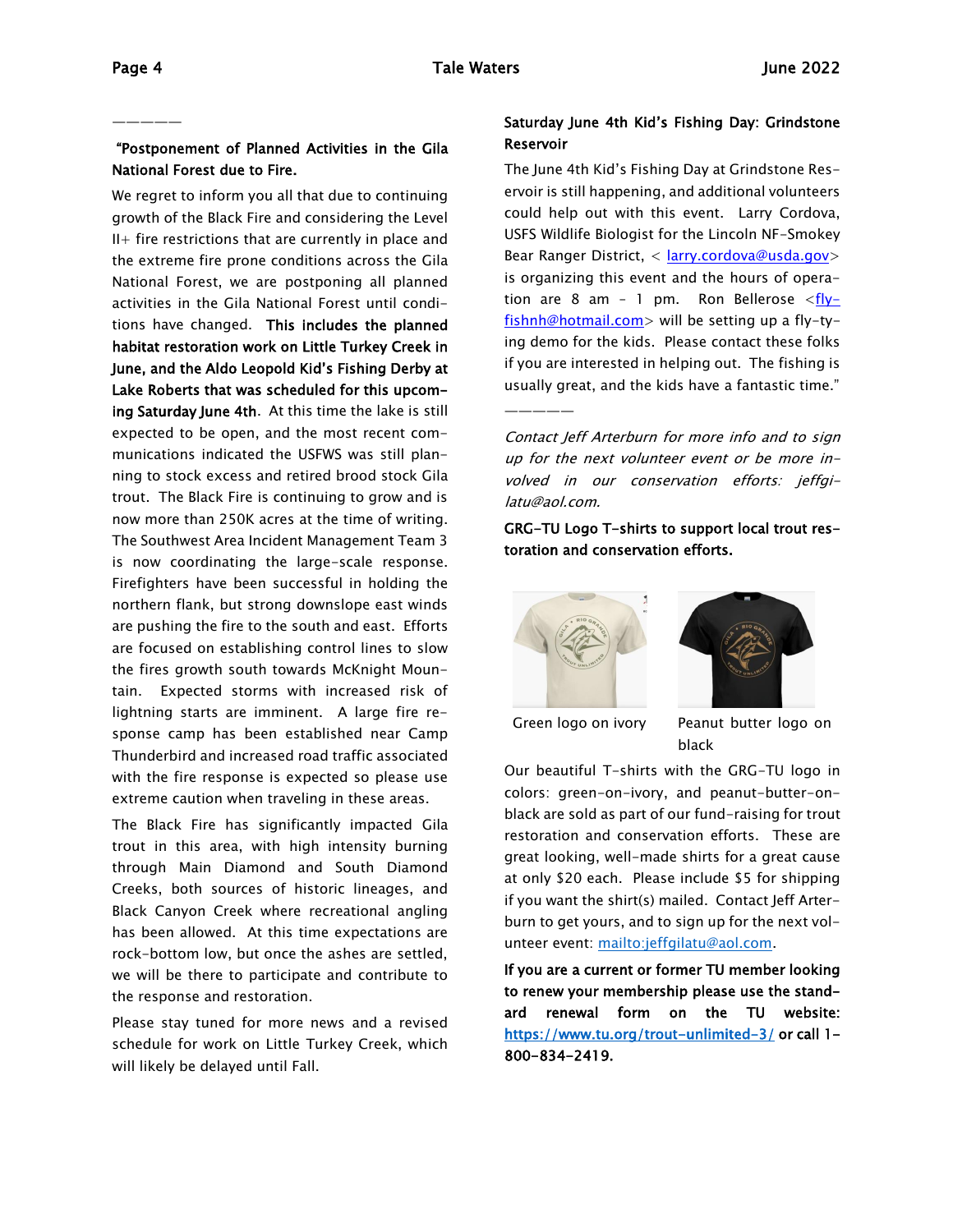## MVFF Library

<span id="page-4-0"></span>MVFF has a considerable library which is now in the custody of Club member Mark Dankel. Mark would like to make these books available to members. If you wish to borrow any of these books let Mark know and he will bring them to the next membership meeting. Mark can be contacted at [mpdankel@msn.com.](mailto:mpdankel@msn.com)

A list of the books can be found in the November 2019 issue of Tale Waters.

 $\bullet$ 

<span id="page-4-1"></span><><><><><><><><><><><><><><><><><><><><><><><><>

## MVFF Board of Directors Meeting

Monday, May 16, 2022 Submitted by David Carmichael

The meeting was called to order by David Carmichael via Zoom at 7pm. Board members in attendance were Chuck Mueller, Jim Hulsey, Helen Zagona, Robert Ardovino, and David Carmichael. Not present: Jeff Arterburn, George Sanders. At the May 9 meeting of the general membership, club members who might want to learn about the Board functions, and/or join the Board, were invited to attend the Zoom meeting. In response to that invitation, club members Jeremiah Blount and Robert Kopczyk attended the meeting as visitors.

- 1. Approval of minutes. The minutes of the April 18, 2022 board meeting were approved as published in the May newsletter
- 2. Treasurer's Report. Chuck Mueller presented the Treasurer's report, and the club's current balance is \$13,547.58. Report was approved as presented.
- 3. Membership. No report.
- 4. Trout Unlimited. No report was presented at the meeting, as Jeff was in travel status. However, Jeff later provided an extensive update on the citizen science activities and Kid's Fishing event at Lake Roberts. That report will be placed in the June newsletter.
- 5. Old Business. David is finally in receipt of the revised documents from the NMSU Foundation that detail the management of the Mabie Legacy Memorial Scholarship. The new agreement has gone through several revisions over the past six months, but before

signing it, David would like the Board to vote on it. Because not everyone had the chance to review the document before the meeting, David will query the Board via email in the next week, and take the appropriate action in keeping with the votes.

- 6. Upcoming Speakers and Events. Jeff has arranged for Craig Springer of the US Fish and Wildlife Service to give a presentation at the September 12, 2022 meeting of the general membership. David noted that just prior to the pandemic, a tentative agreement was made with Pat Dorsey to be our guest speaker at the annual banquet than ended up being cancelled. David will reach out to Pat to see if he is available for next winter. Robert suggested contacting Lance Peterson who guides in Baja California, and Board members were asked to provide additional suggestions for who they would like to see speak at one of our future meetings. The next meeting of the Board will be in August.
- 7. New Business.
	- At the request of club member Amy Buesing, David asked the Board to consider making a donation to Casting for Recovery, the group that organizes fly fishing retreats for patients recovering from breast cancer. After some discussion, the Board voted to donate \$500 to the local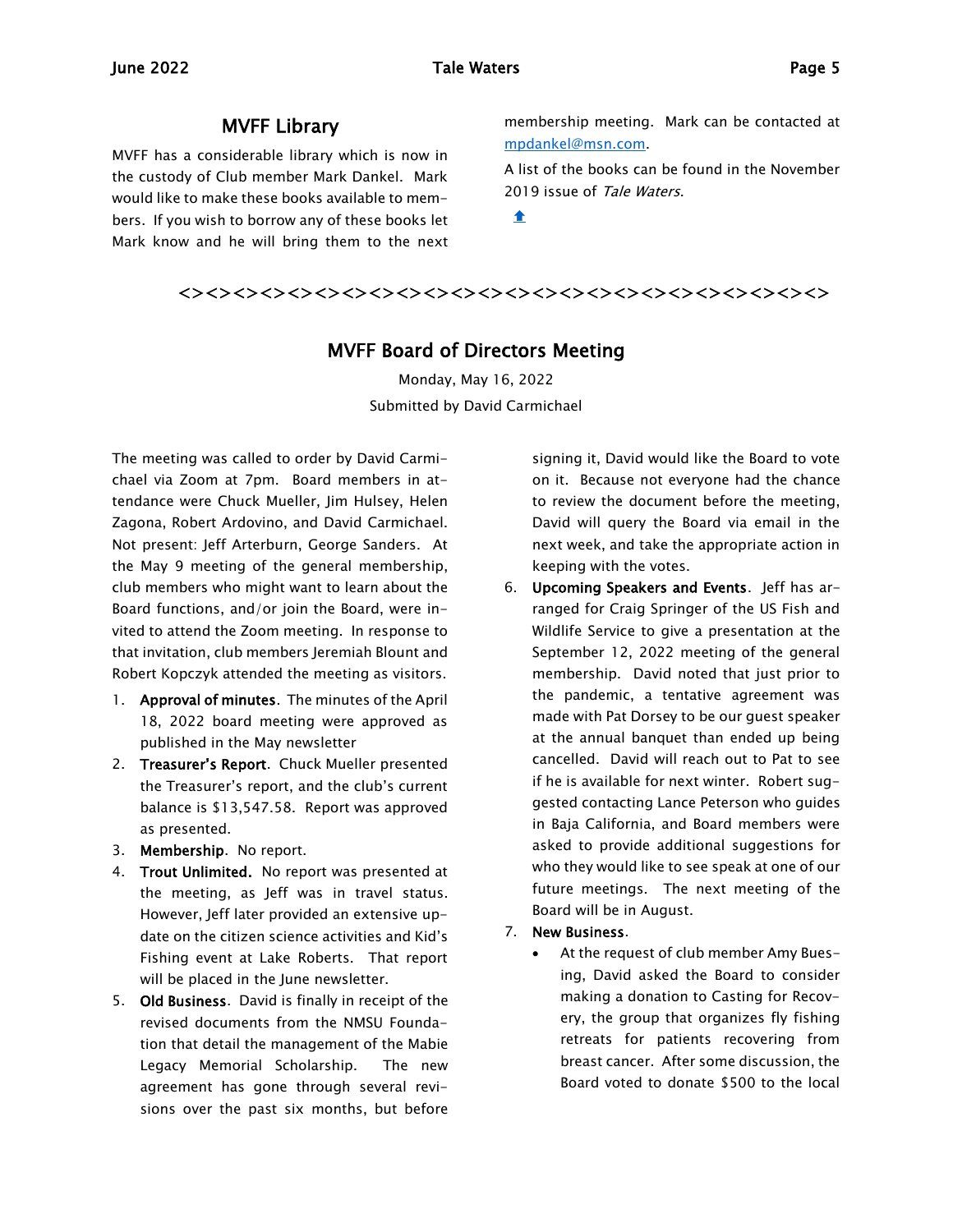chapter which serves New Mexico and the Texas panhandle.

• It was suggested that the club start working on resuming some of our pre-pandemic events, beyond the monthly club meetings. It was reported that some board members have received inquiries from the community about whether and when we might have another Kid's Fishing Clinic. It was suggested that we should try to present a clinic next fall, rather than waiting for the traditional spring timing of the event. It is unclear whether a fall event would work for the other groups and agencies who participate, such as NMSU chapter of the American Fisheries Society, NMDFG and Sportsman's Warehouse. David asked all the board members to check their files for any information they have on the

points of contact for these groups so we can coordinate with them over the summer. It would be appropriate to begin planning new club fishing trips, to destinations such as the San Juan or other destinations visited in the past. Chuck is sufficiently busy with the role of club treasurer, but he is willing to help someone take up the reins for planning club trips. Board members or club members who have trip ideas should reach out to Chuck for information.

• After seeing what the Board does and how it operates, Jeremiah Blount and Robert Kopczyk were nominated as new Board members, and their nominations were approved unanimously.

The meeting was adjourned at 7:45 pm

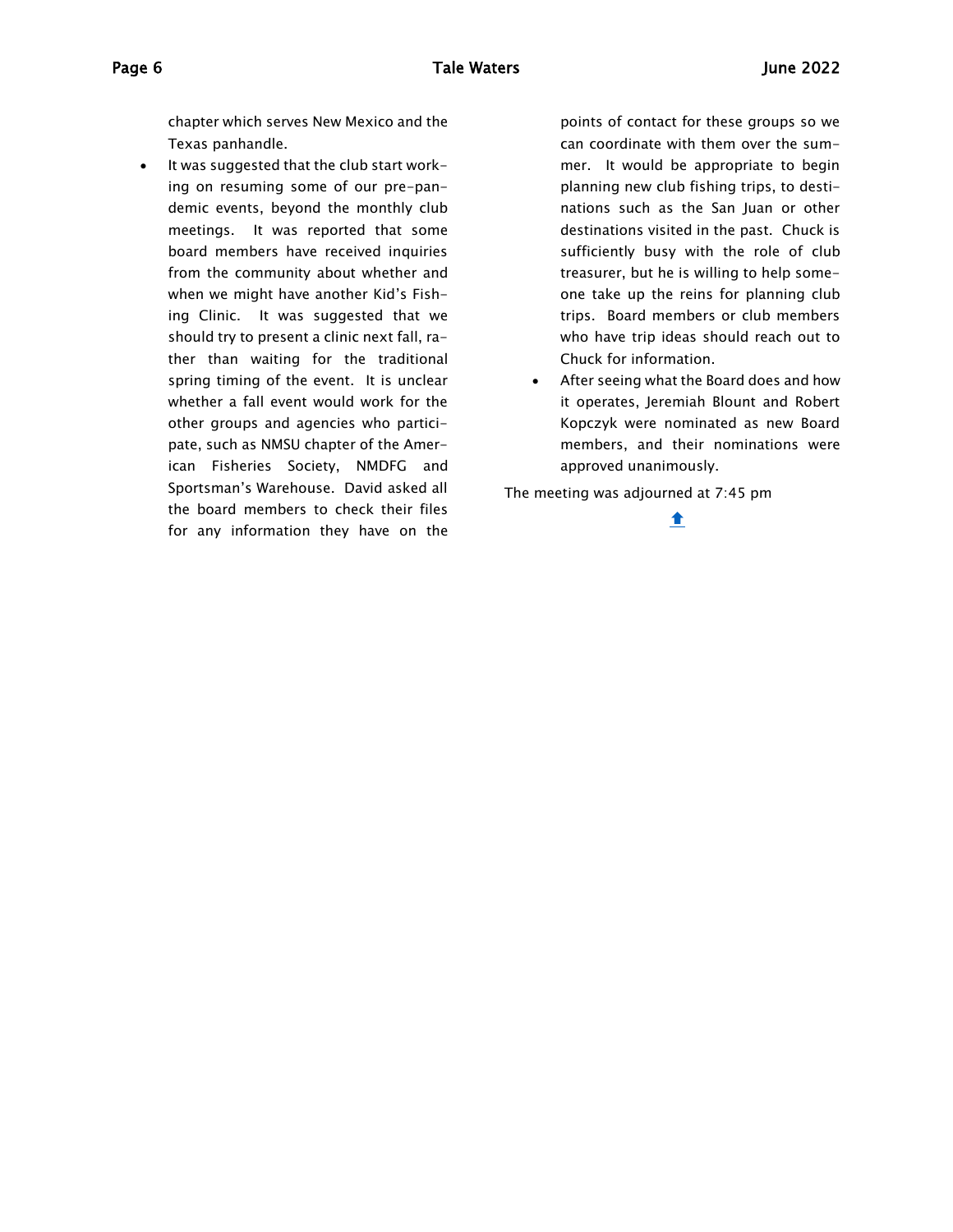### June 2022 Tale Waters Page 7

#### Quick Look Contact Information

| 2022 Officers of the Club               |                           |                                 |                     |  |
|-----------------------------------------|---------------------------|---------------------------------|---------------------|--|
| Officers                                |                           |                                 |                     |  |
|                                         | President:                | David Carmichael (915) 204-7558 |                     |  |
|                                         | V-Pres.:                  | Vacant                          |                     |  |
|                                         | Secretary:                | Jeff Arterburn (575) 649-9729   |                     |  |
|                                         | Treasurer:                | Chuck Mueller (575) 647-4045    |                     |  |
| <b>Board Members</b>                    |                           |                                 |                     |  |
|                                         | Position 1:               | David Carmichael (915) 204-7558 |                     |  |
|                                         | Position 2:               | Helen Zagona (575) 532-5668     |                     |  |
|                                         | Position 3:               | Jeff Arterburn (575) 649-9729   |                     |  |
|                                         | Position 4:               | Jim Hulsey (575) 524-1880       |                     |  |
|                                         | Position 5:               | Robert Ardovino (575) 589-0653  |                     |  |
|                                         | Position 6:               | Chuck Mueller (575) 647-4045    |                     |  |
|                                         | Position 7:               | George Sanders (575) 527-5536   |                     |  |
|                                         | Position 8:               | Jeremiah Blount                 |                     |  |
|                                         | Position 9                | Robert Kopczyk                  |                     |  |
| <b>Newsletter &amp; Web Page Editor</b> |                           |                                 |                     |  |
|                                         | Jim Hulsey (575) 524-1880 |                                 | newsletter@mvff.org |  |
| <b>Membership Committee Chairman</b>    |                           |                                 |                     |  |
|                                         | Bob Silver (575) 642-5865 |                                 | membership@mvff.org |  |

## Mabie Legacy Scholarship Fund

The Mabie Legacy Scholarship Fund is an endowed fund at New Mexico State University which is funded by MVFF member donations. Earnings from the fund are used to provide scholarships for students at NMSU majoring in fisheries or related fields.

The scholarship recipient is selected each April by the faculty members of the NMSU Department of Fish, Wildlife and Conservation Ecology.

Even though the fund is endowed additions can be made to it at any time. The larger the fund, the more earnings are available for award. If you are interested in contributing please make checks out to the NMSU Foundation and on the "for" line of the check, identify "Mabie Legacy Scholarship Fund, for deposit only." All contributions are tax deductible. For any questions please contact one of the MVFF Officers or Board members. If you have not made a donation to the fund please give it consideration and help honor Norm and Donna Mabie.

# Current Email Addresses Needed

Many of the email addresses in our files are not current as members change to other internet providers. These addresses will not be distributed, but will only be used to relay club information or reminders for club meetings and other club events. Please send your address changes to [membership@mvff.org.](mailto:membership@mvff.org)

# Rio Grande Cutthroat Trout Print

Help support the MVFF Habitat Restoration Projects and purchase a limited edition "Rio Grande Cutthroat Trout" print. This beautiful printing of an original watercolor of our native state fish is a limited series of 150 high quality 12 x 18 prints that are numbered and signed by New Mexico artist Michelle Arterburn. The cost of each individual print is \$25.00, with the proceeds dedicated towards habitat restoration projects. If you live out of town and wish the print mailed to you please add \$5 for postage. See the MVFF website for purchase.



\*\*\*\*\*\*\* REMEMBER \*\*\*\*\*\*\* MVFF MEMBERSHIPS & NM FISHING LICENSES EXPIRE ON 31 MARCH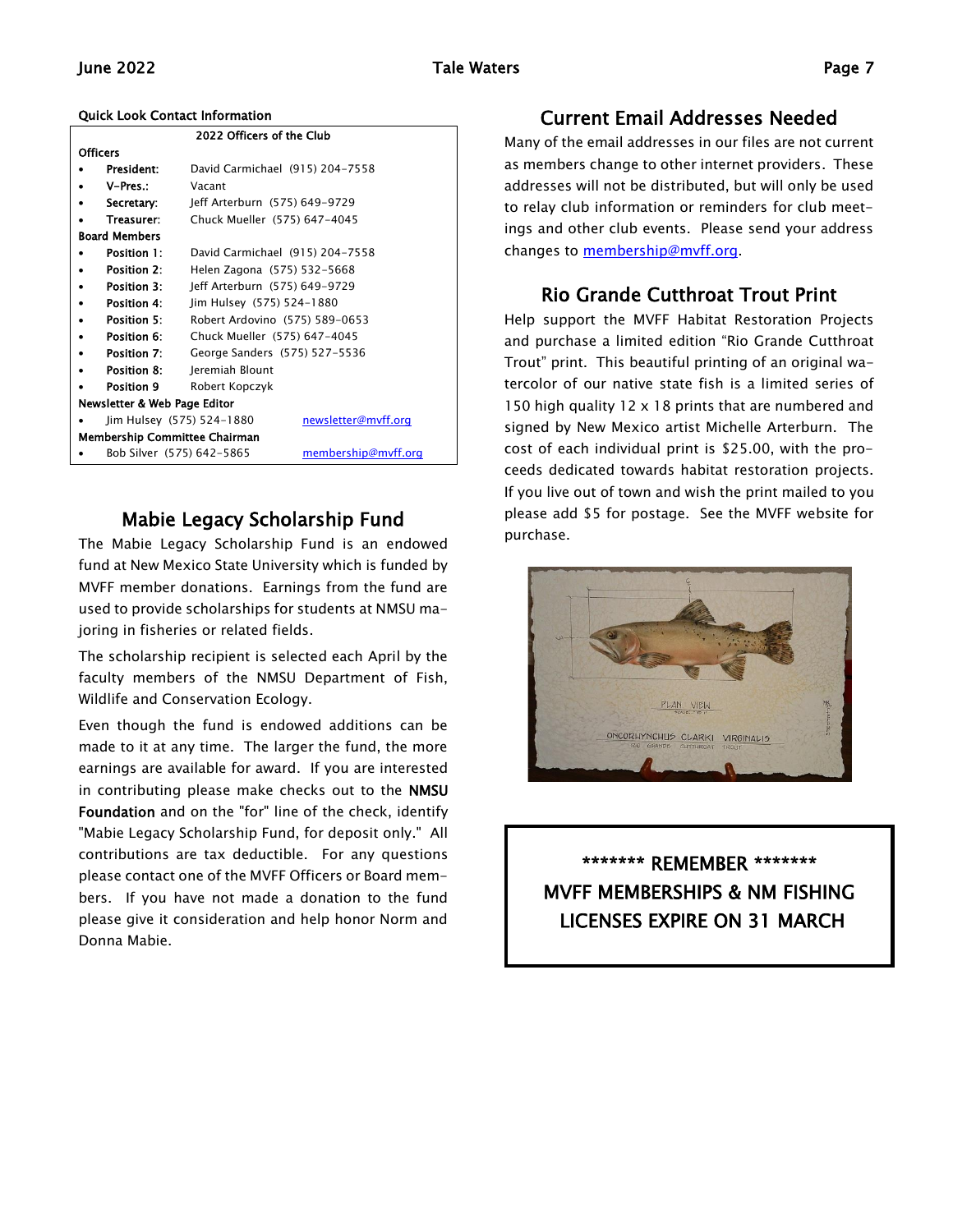# Membership Information

Membership is open to anyone who supports the activities of the club. Membership fees are shown below. Members are provided with the opportunity to attend informational monthly meetings, to purchase fishing access permits to the MVFF leased waters on the Rio Peñasco and to participate in other Club activities such as an annual awards banquet, casting clinics, fly tying classes, and Club sponsored fishing trips.

There are several options for the payment of dues. A family is defined as a club member, their spouse and all children 17 years of age or under.

| 1 Year  | \$20  | Individual |
|---------|-------|------------|
|         | \$25  | Family     |
| 3 Years | \$50  | Individual |
|         | \$60  | Family     |
| I ife   | \$400 | Individual |
|         | \$500 | Family     |

# Lease Information

Permits to fish the Club leased waters on the Rio Peñasco can be obtained from Jim Hulsey (575-524-1880) or Bob Silver (575-522-6325) in Las Cruces. Permits can be obtained from the land owner, but you should phone (575- 687-3362) the night before to ensure someone will be there to sell them to you. Permits can be ordered through the club web page (mvff.org) by filling out the form and mailing as directed or, if you had rather, you may pay through PayPal. Cost is \$25.00 per day. Kids under 18 fish free but must be accompanied by an adult club member with a permit. You must be a current member (current dues have been paid) of MVFF to fish the lease. Please wear your MVFF identification badge while on the property. New or replacement badges can be obtained by contacting Bob Silver. In addition, members may purchase 1-day, 1-time permits for up to 2 guests per trip. Each guest must have a permit. One-time means a person can go as a guest one time only and must be a member to ever go again.

#### Directions to the Lease:

Follow NM 82 east from Cloudcroft, NM or west from Artesia, NM. The turn off to the lease is located on the right side of the road about 100 yards before mile marker 54 coming from Cloudcroft or 100 yards on the left past mile marker 54 coming from Artesia.